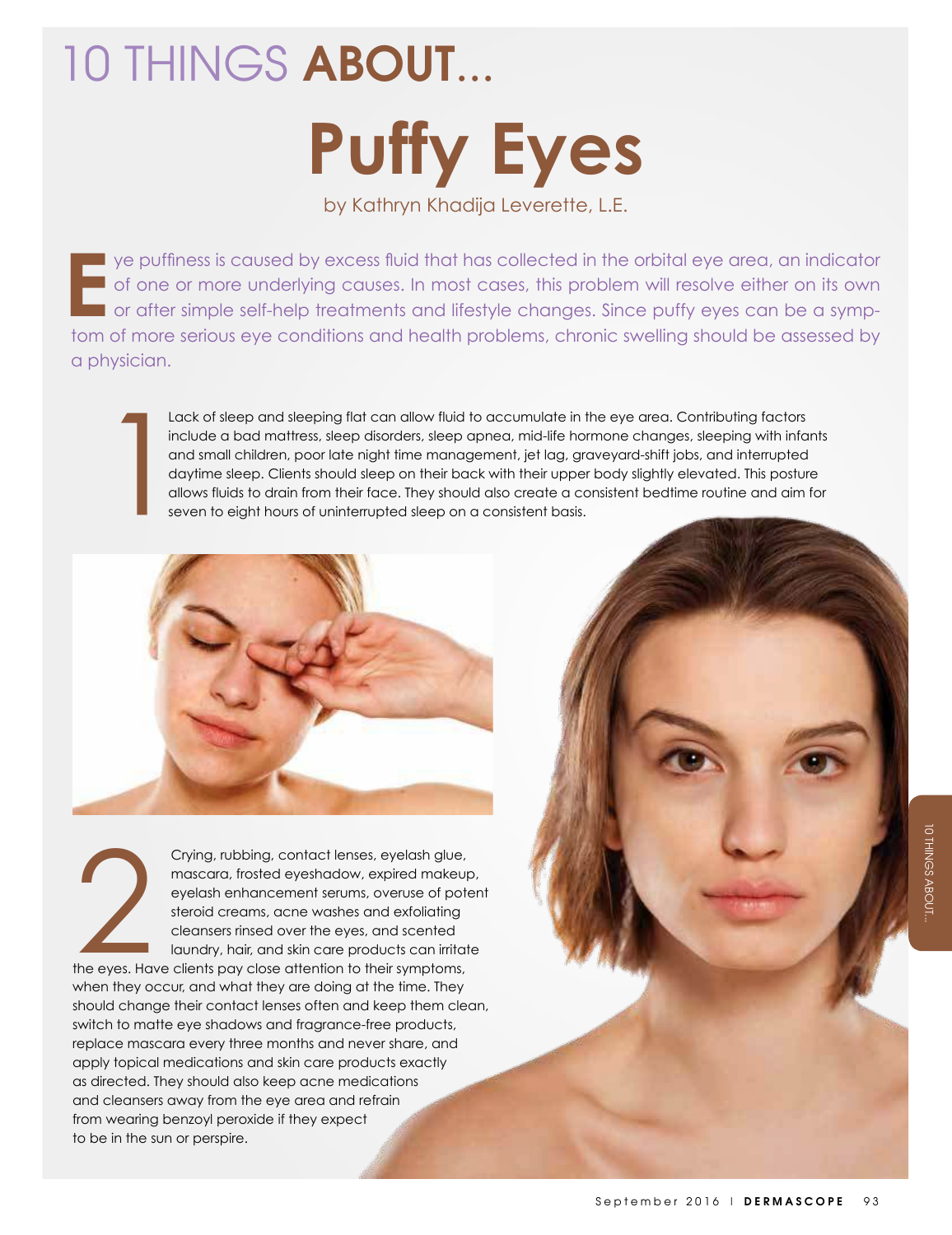## 10 THINGS ABOUT...

Swelling can be caused by dermatitis, dry eye, blepharitis, conjunctivitis, styes, and other more serious eye infections. Clients should see a physician if the condition persists for more than a few days. a physician







Inflammation of eye tissue can cause watering, redness, light sensitivity, swelling, and eyelid retraction. In Graves' disease, swelling of tissue in the eye socket can push the eye forward, causing the eye to swell and bulge. Have clients make an appointment with an endocrinologist for diagnosis and treatment to restore thyroid function and treat thyroid eye disease. Also, avoid inflammatory Inflammation of eye tissue can cause watering, redness, light<br>sensitivity, swelling, and eyelid retraction. In Graves' disease, swell<br>of tissue in the eye socket can push the eye forward, causing the<br>eye to swell and bulge

goji berries.



One of the most effective and least expensive remedies for swollen eyes is a cold compress. The cold helps to constrict blood vessels and reduce edema. Various combinations of peptides, antioxidants, quercetin, retinol, cucumber extract, hyaluronic acid, white tea, yeast, caffeine, alpha lipoic acid, DMAE, vitamin C, and botanical brighteners can also work to hydrate, calm, and brighten puffy under-eyes, especially if they are cold before use. Facial microcurrent treatments can also help tighten puffy skin, but the results are temporary unless performed often. Other remedies include massage, cold wet tea bags, chilled cucumber slices, raw grated potatoes, egg white masks, coffee grounds, cold Buffy under-



spoons, frozen peas, and iced milk compresses.